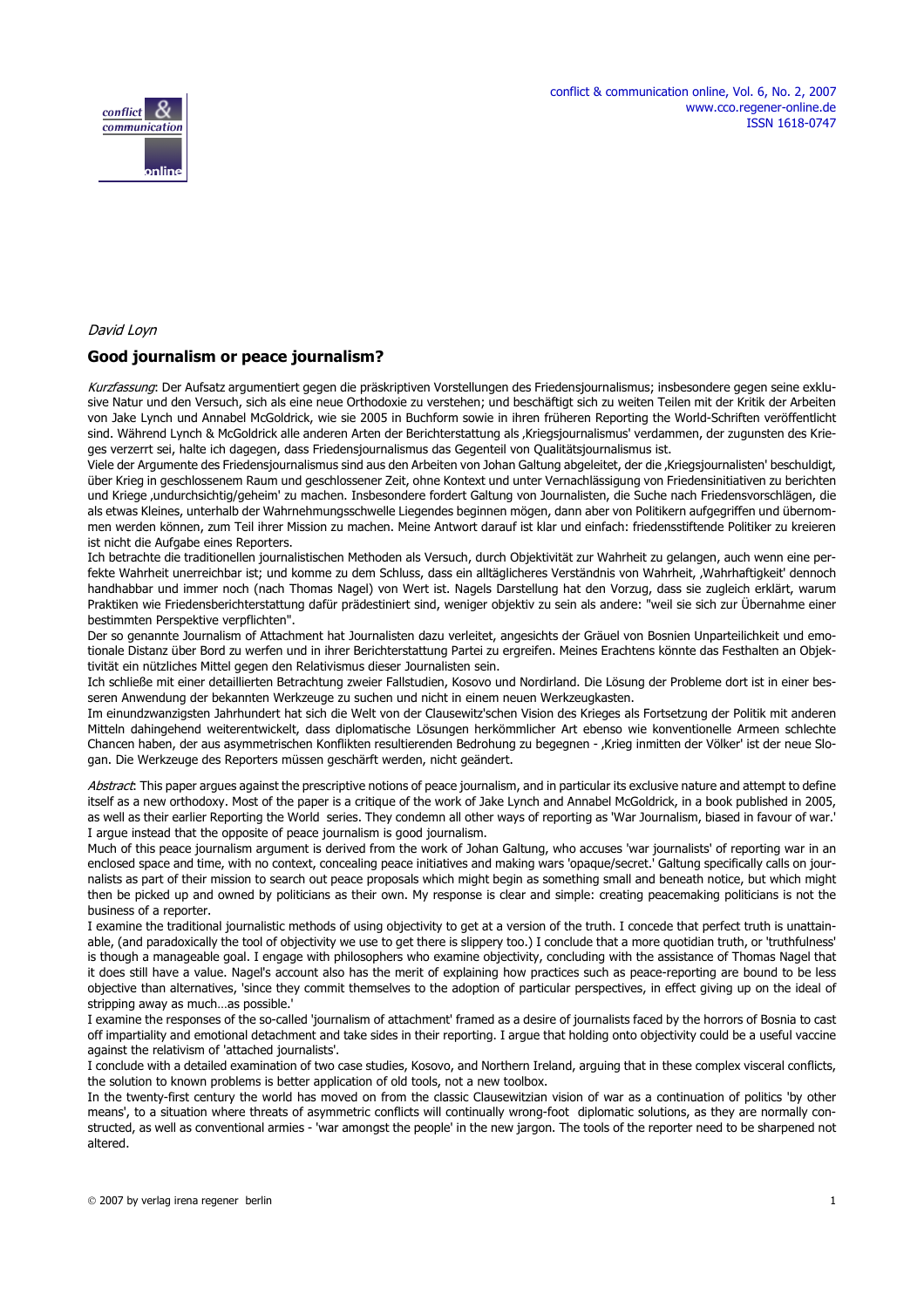### **1. Introduction**

Peace journalism is at best meaningless, and at worst a uniquely unhelpful and misleading prescription for journalism in general, and broadcast journalism in particular. I intend to start with a detailed critique of it, drawing mostly from the book by Jake Lynch and Annabel McGoldrick published in 2005, $^1$  as well as their earlier Reporting the World series. I will then set out my views of best practice in reporting, and tackle some of the themes that arose after a piece on this topic that I wrote online in 2003. I will finish with some case studies, highlighting two specific conflicts: Kosovo and Northern Ireland. The conclusions of this piece are those of a practising reporter, but I should stress that although most of my career has been with the BBC, this piece and the judgements in it are all my own work, and should not be taken as an expression of the stance of the BBC on these issues.

Lynch and McGoldrick demand nothing less than a 'revolution' in journalism practice, using this definition: 'Peace Journalism is when editors and reporters make choices – of what stories to cover and about how to report them – that create opportunities for society at large to consider and value non-violent responses to conflict.<sup>2</sup> The opposite of this, ie all other ways of doing journalism, are condemned as 'War Journalism, biased in favour of war.'3I will argue instead that the opposite of peace journalism is good journalism.

### **2. Artificial prescriptions**

The peace journalism approach describes an active participation that is simply not the role of a journalist, and is based on a flawed notion that the world would be a better place if we reported wars in a certain prescribed way, encouraging peacemakers rather than reporting warriors. This prescription is the more dangerous part of peace journalism, as it tries to define itself as a new orthodoxy. The idea that most reporters currently look only for the epicentre of violence, or are somehow addicted to conflict is absurd. If anything we *under-report* conflict in the world – certainly failing often to expose it in the early days, before major violence breaks out.

Most of the legal framework, and the codes of conduct by trade unions and responsible employers which we live and work in, provide a framework which proscribes what we cannot do – banning the unacceptable. That way we can continue to engage in robust sceptical inquiry, but also keep inside libel laws, and remain on the right side of civilised discourse (so we do not attach gender stereotypes to job descriptions, nor report racial origins, unless relevant to the story and so on.) But what is proposed by advocates of peace journalism is a prescription, defining a way of working which demands that reporters artificially seek out peacemakers. Leaving aside the merits or otherwise of the peace journalism case, this prescriptive nature alone should make it suspect. The searching inquiry carried out into BBC journalism by a former senior news manager Ron Neil in the wake of the Hutton debacle explicitly ruled out this kind of approach, saying 'Highly prescriptive rules inhibit good journalism'.4

The Peace Journalists draw on methods and analysis developed by academics engaged in conflict resolution, and quote a list drawn up by the veteran Peace Studies expert Johan Galtung.<sup>5</sup> He accuses 'war journalists' of reporting war in an enclosed space and time, with no context, concealing peace initiatives and making wars 'opaque/secret.' This last suggestion is the most incomprehensible to me as a reporter who has covered several conflicts. Fighting against the opaque, lifting the cloak of secrecy, and reporting the history, the why as well as the who, how and what of war, are all key parts of reporting as I have seen it practised.

I once heard Galtung speak at a gathering of academics and journalists to discuss the Middle East where he painted a hypothetical picture of peace proposals which might begin as something small and beneath notice, but which might then be picked up and owned by politicians as their own. He exhorted us 'So gentlemen and ladies of the press, how much have you done recently to create such politicians?' My response is clear and simple: creating peacemaking politicians is not the business of a reporter.

He gave as an instance of press 'failure' the lack of reporting of a peace plan put together by the former UN Secretary-General Javier Perez de Cuellar in the Balkans in 1991 before the worst of the slaughter in Croatia and Bosnia. It was not us who did not take it seriously. It was Milošević and his Serb nationalist proxies, echoed in Croatia, who were busy provoking a war. We should get cause and effect the right way round. The peace plan was not dead in the water because it was not reported. It was not reported because it was dead in the water. Galtung's track record at conflict resolution was admirable. But he misunderstood our role and power. One of the most acute observers of that conflict, Ed Vulliamy of the

<sup>1.</sup> Peace Journalism – Jake Lynch and Annabel McGoldrick. Published by Hawthorn Press 2005

<sup>2.</sup> Op cit p5

<sup>3.</sup> Op cit pxvii

<sup>4.</sup> Neil Report - www.bbc.co.uk/info/policies/neil\_report.shtml

<sup>5.</sup> Op cit p6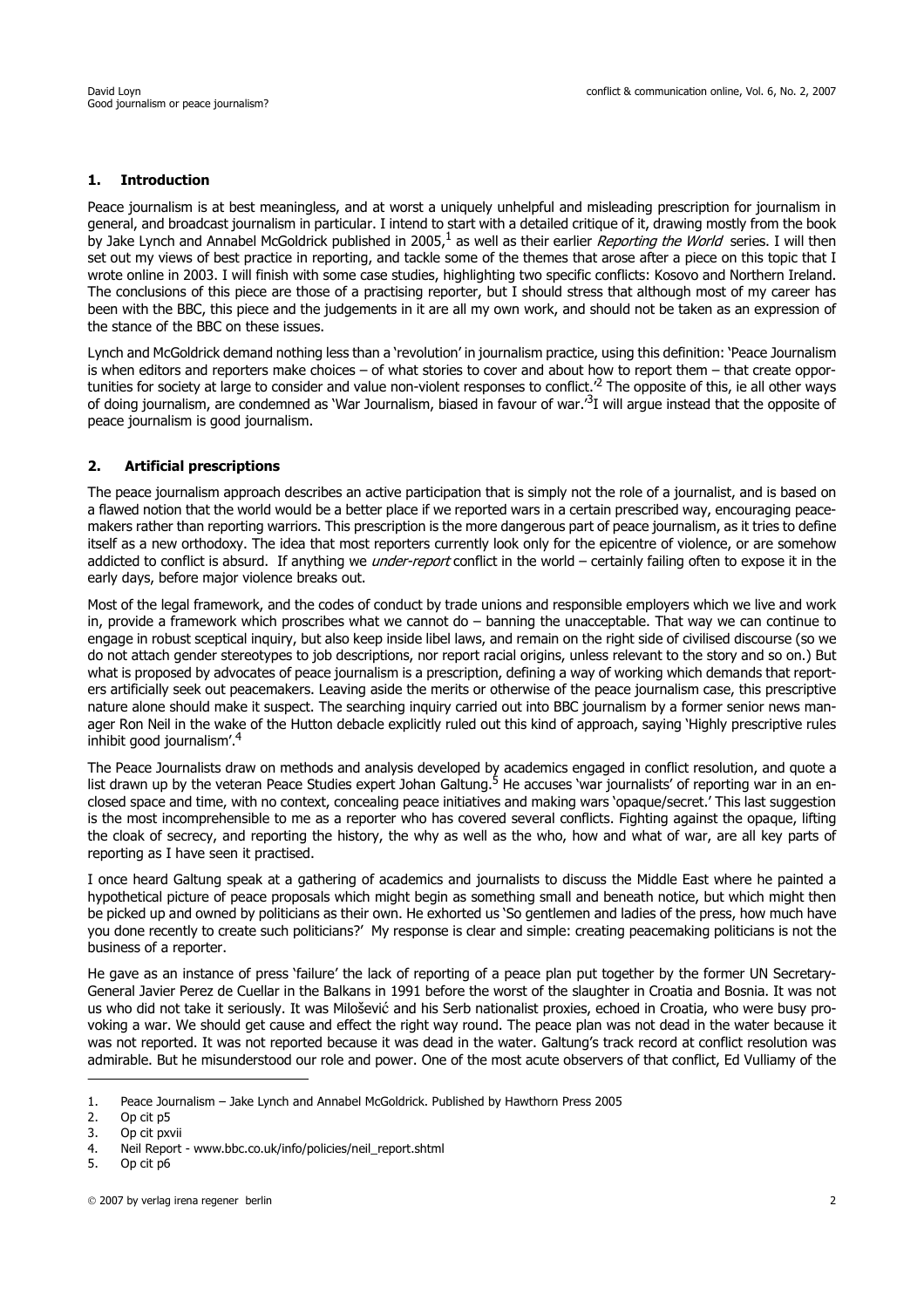Guardian, reported that the whole thing was quite clinically laid out from the start in Zagreb and Belgrade, 'There was no place for a shared country in the War of Maps that was already under way behind the scenes. The Serbs and the Croats opposed but understood each other as they resurrected their ancient dreams…For those dreams to be realised, the Muslims of Bosnia would have to be dealt with.<sup>1</sup> It was one of the comprehensively reported conflicts of modern times. There was context, understanding and compassion in the accounts, although there was also increasing frustration among journalists that what was happening on the ground was not well understood in London, Paris and Washington as governments did not want to get involved. This led directly to the desire to practise so-called 'Journalism of attachment'.

I will return to this theme later. But the key point to be made here is that reporters need to preserve their position as observers not players. Galtung's demand that journalists should become active participants, playing a part in the complex 'cat's cradle' that makes a conflict, is wrong. By *searching* for peacemakers, reporters are immediately on the wrong side of the fence. Reporting and peacemaking are different roles; reporters who give undue prominence to passing peace plans, or search for peacemakers, distort their craft and do not serve their audience.

### **3. Emotions and trauma**

Some of the analysis in *peace journalism* appears to be at variance with my own experience. The authors claim that damage to psychology and culture is 'routinely omitted' by reporters, while there is a 'concentration on visible damage and destruction'. This is simply not the case. Rather there is a strong emphasis now on how people feel, and almost too much coverage of 'trauma.' Take the Darfur crisis. It is actually quite hard to get images of damaged villages and of the fighting itself, but the personal suffering, the 'damage to psychology, structure and culture', is not 'omitted', rather it is at the centre of most coverage.

And yet, that is not to say that everything is fine. There is a glibness about much reporting of trauma, meaningless throwaway analysis leading to nonsense lines like 'A community traumatised like this can never recover,' and a preponderance on seeking grief in place of understanding reality. The day after the July 7<sup>th</sup> bombs in London, an impromptu peace garden was set aside by the Thames, some way from the scene of the explosions, where people could come and sit and sign a book. It was a dignified low-key place, spoilt only by the intrusion of a foreign TV crew. As a BBC reporter at the scene put it: 'The only traumatic thing here is the way this Argentinian reporter keeps coming to ask people why they are not more upset.'<sup>2</sup>

Ensuring better emotional literacy for reporters in a world that understands this area much better would be useful. Mark Brayne is the Director of 'Dart Europe', a group dedicated to better reporting of traumatic events, as well as better care for reporters who cover them. He wants reporters who cover conflict to be as well trained in this as they might be in understanding defence equipment, not as an optional add-on: 'They are more likely to be authentic and impartial (much better qualities in journalism than "truth" or "objectivity") if they, and their editors, have an understanding of their own psychology and blind spots, and of the psychology of the story and its players. In other words, the media must become much more "emotionally literate".' 3 This is not peace journalism but a mechanism for a more complex understanding of context, as well as the safety of journalists in its widest sense. Yes, we need to report emotions better, but not throw out established journalistic tools along the way.

### **4. Best practice – Truth and objectivity**

Brayne's parenthetical throwaway of truth and objectivity provides the cue for the next section of this piece: concerning best practice in journalism. In an otherwise supportive review of a piece I wrote against peace journalism for the Open Democracy website<sup>4</sup>, the distinguished philosopher Julian Baggini took issue with my view that although there cannot be a 'single truth', the *pursuit* of truth should still be the goal of reporters. For him 'the pursuit of truth is impossible if there is no truth to pursue.'

It all depends what we mean by truth. Philosophers like to quote Pontius Pilate's famous question 'What is Truth?' It comes in answer to the only words Jesus offers in his defence in his brief overnight trial: 'For this I came into the world, to bear witness to the Truth'. This is Truth, with a capital 'T', multi-faceted and all-knowing, not the compromised quotidian truth of the average news story (which may still be 'true' in the sense of not being 'false.') In the metaphysical sense of the word a perfect understanding of truth is not available to any person, and this is what I meant by 'truth' being unattainable. But the pursuit of an ideal is surely philosophically coherent, even though we know that we will fall short.

<sup>1.</sup> Seasons in Hell – Ed Vulliamy St Martins Press p10

<sup>2.</sup> BBC Radio Five Live 08/05/05

<sup>3.</sup> www.istss.org/publications/TS/Summer05/media.htm

<sup>4.</sup> www.openDemocracy.net 20/02/03; Baggini response 15/05/03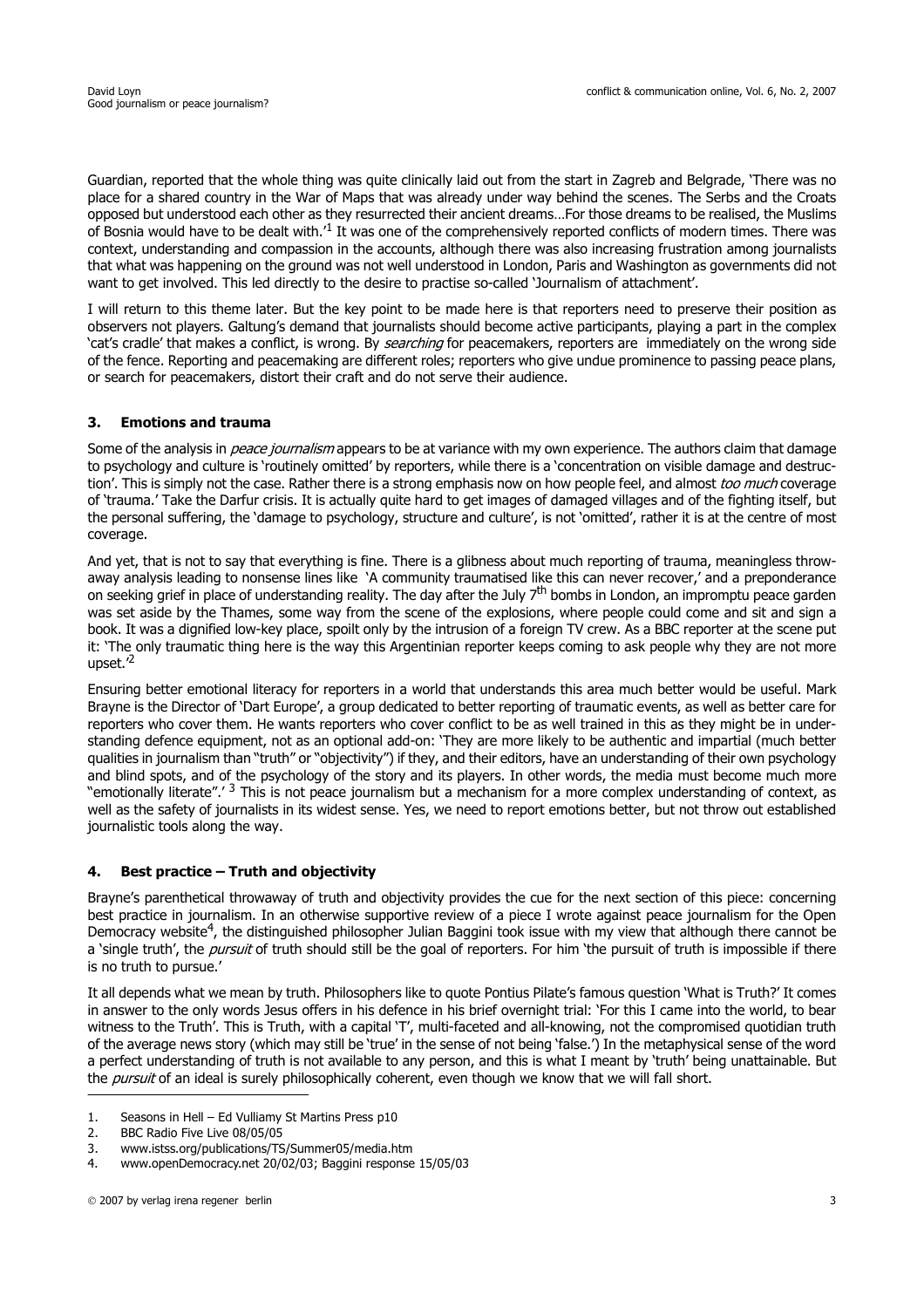Baggini may not agree, but comes to my aid by offering 'truthfulness' in place of 'truth' as the better term to use. He quotes from Truth and truthfulness by Bernard Williams, who defines truthfulness as 'a readiness against being fooled and eagerness to see through appearances to the real structure and motives that lie behind them' – a good definition of the reporter's craft, and similar perhaps to the 'ratlike cunning' once famously said to be one of the only three qualifications necessary for journalists (the others being a plausible manner, and a little literary ability).<sup>1</sup>

For Baggini there is no such thing as 'the (his emphasis) true account. This is because any account has to be selective, not for any sinister reasons, but because you can't describe any event coherently without leaving out some details…there are many true accounts, and they are made true by the fact that they describe true descriptions of what happened.' So there may be many versions of the truth, all different, but still all as true as each other, since none is false. By striving to be truthful, we can do the job well.

But apart from my metaphysical/secular distinction which holds truth to be an impossible ideal, but still worth pursuing, there must surely be other *degrees* of truth-telling (or truthfulness) which are different from the on/off, true/false, definition held to by Baggini. We all know how politicians are adept at speaking in a way which may be 'true' in the sense of not a lie, but still misleading and not the whole truth. The Neil Report is a useful source because it was a rare attempt to define some of these elusive qualities of journalism at a time of great challenge to the BBC. Neil found that while reporters need 'to strive to establish the truth of what has happened as best we can', this is not an exact science. The role of an Editor is to make a judgement without siding with one version of the truth: 'to ensure that the journalists reporting to him/her assess where the weight of expert opinion lies in a story without adopting it as a truth or wisdom. The scale of BBC journalism carries risk.'2

So what about objectivity, the other quality rejected by Brayne, who prefers his reporters to be 'authentic and impartial'? It has a different function from truth. While truth (or truthfulness) may be a *goal*, objectivity is a *tool* to reach it, and an essential one. Baggini supports this wholeheartedly, drawing on the work of Thomas Nagel in The View from Nowhere, a deliberately paradoxical title; every view has to be from somewhere. Nagel proves that there is such a thing as objectivity, opposed to subjectivity – giving as an example the physics of light waves as against our perception of colour: one objective, and the other subjective. Baggini says that this relates directly to journalists who can achieve objective reporting by working to remove their particular, local perspectives. 'Sceptics who retort that such biases can never be fully removed are simply stating a trite truism. Of course they can't, and that is why the ideal of pure objectivity – a "view from nowhere" – is chimerical. But that in no way undermines the idea that maximising objectivity is an achievable and worthwhile aim…the idea that journalists should be striving for objectivity is neither anachronistic nor incoherent…Nagel's account also has the merit of explaining how practices such as "peace-reporting" are bound to be less objective than alternatives, since they commit themselves to the adoption of particular perspectives, in effect giving up on the ideal of stripping away as much of these as possible.'

On this analysis, if we accept that objectivity is at least a worthy aspiration, even though not a tool to achieve the 'whole truth', then peace journalism fails a key test by imposing other expectations onto journalists.

How does objectivity work in practice? Anyone who has ever interviewed two observers of the same incident knows that there is no perfect account. Each reporter takes a 'view from somewhere.' When a Russian armoured infantry company arrived in Kosovo out of the blue in 1999, after the NATO bombing campaign but before NATO ground troops, and seized the airport in a sneak raid, a British and a Russian journalist would have covered the same event completely differently. There could be no agreed narrative – but both would use the tool of objectivity to tell the story in their own terms, and in the terms understood by their viewers, listeners or readers. The Russians were greeted as liberators by the embattled Serb minority, who had been cowering in their basements during the long bombing campaign. But they were seen as a major security threat by the American military, in overall command of the operation. (A British commander on the ground disobeyed a direct order to engage the Russians militarily, saying he 'did not want to start World War III', instead surrounding them at the airport, and providing them with water, while a compromise was agreed).

Reporters live in a social context and share a language and certain assumptions with their audience. To help the language of reporting, there is a constant if unspoken dialogue between the reporter and the reader/listener/viewer: shared assumptions that make it easier to report some stories than others, with foreign news the hardest. There is a shorthand saying in the BBC newsroom, 'New readers start here', to describe the clarity and context required to explain some pieces. Others are seen as part of a continuing narrative.

This is not a simple part of the newsgathering process, and there are obvious dangers. The assumptions need to be constantly examined, and some do not help understanding, particularly where they condemn a whole group as evil. Here Lynch

<sup>1.</sup> Sunday Times – Nicholas Tomalin

<sup>2.</sup> Neil Report - www.bbc.co.uk/info/policies/neil\_report.shtml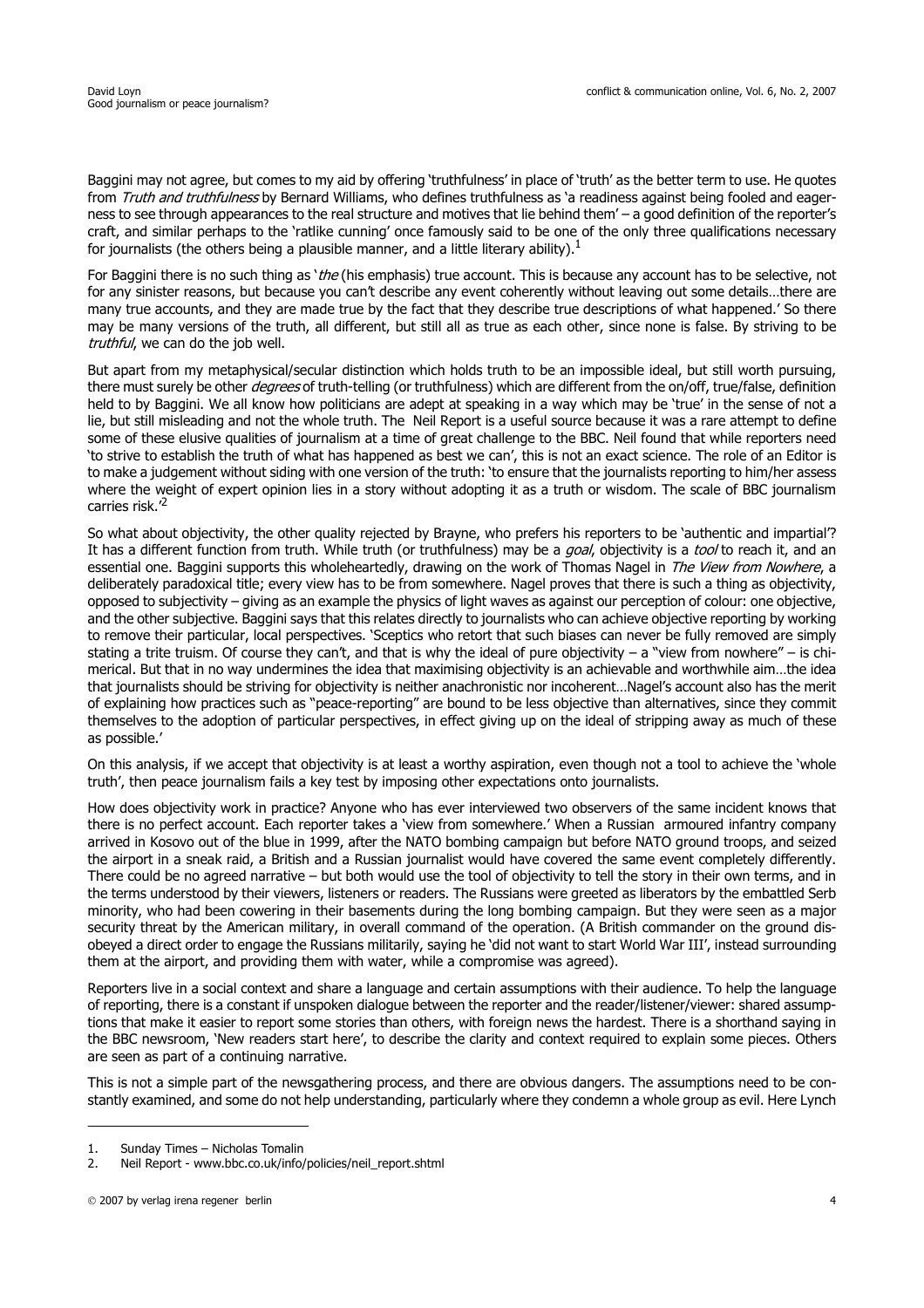and McGoldrick do have useful points to make, even quoting from a piece of mine, that analysed how the demonisation of the Taliban directly affected the course of history, encouraging hardliners rather than moderates in Afghanistan, with dire consequences. It was the hardliners who hosted those planning the events of  $9/11<sup>1</sup>$ . The demonisation, which became a shared journalistic assumption, was something begun by western governments. A fuller understanding of the causes of the rise of the Taliban, and the reasons for their evident popularity, would have better informed both the public and policy makers. (Similar mistakes were made with regard to the reporting of Hamas after their election victory in Gaza and the West Bank in 2006.)

But surely the antidote to this is a fuller context in the reporting of events, not discarding objectivity. Both the reporter and the audience need to know that there is no other agenda than explaining what is going on – that what you read, see on the screen or hear on the radio is an honest attempt at objectivity; that reporters treat any and every event with an informed scepticism, rejecting any attempt to co-opt them into involvement. Better reporting of the Taliban meant finding out what they were about, not promoting 'non-violent responses to conflict'.

# **5. Objectivity or attachment**

Objectivity alone though is not enough. In his revisionist history of the media and Vietnam, Daniel Hallin found that objectivity distorted what was happening because it meant that official accounts were not challenged. 'The effect of objectivity was not to free the news of political influence, but to open wide the channels through which official information flowed, often to keep issues off the political agenda by disguising major decisions as apparently routine and incremental.'2 A similar process happened, particularly in Britain and America, although not mainland Europe, in the run up to the Iraq war in 2002/ 3. Official sources crowded out almost all other voices, so that each day's news coverage became an 'objective' trawl through the laid-on events, but did not tell the whole story. Hallin is quoted in Jean Seaton's towering book Carnage and the Media, where she argues that what I have called 'shared assumptions' are actually a highly formalised set of images, as profound as medieval icons, and bringing the television of conflict into the same psychological space as was filled by the circus in Roman times.

For Seaton the response to critics like Hallin, is not to discard objectivity in favour of peace journalism, since the pursuit of facts remains the source of authority of the news. 'Impartiality and objectivity are indispensable tools; rather than criticize the concept, it is more fruitful to consider the structures that support better or worse practice.<sup>3</sup>

No analysts of objectivity discard it as ruthlessly as the Peace Journalists. Most others would rather see it put in its proper place, refined but not rejected. Philip Hammond attempts a complex definition of objectivity.<sup>4</sup> To him it comprises three distinct, though interrelated concepts: truthfulness and accuracy, neutrality, and emotional detachment. 'These are interrelated in that journalists are supposedly dispassionate and neutral so as not to let their own emotional responses and political allegiances get in the way of reporting truthfully.' His *supposedly* gives it away; he does not really believe it. In my experience reporting can be hugely passionate, requiring emotional engagement and human imagination. But it is not about my passion, how I feel. Although the feeling reporter has become a fashionable way of reporting, even on some channels that should know better, the viewer or listener does not want to know how I feel. What they want to know is how people feel on the ground. Reporters are the channel for their passion – not active players. Hammond though is more worried about the loss of another of his three elements in objectivity – neutrality. This has come under hardest attack from 'journalists of attachment' or 'advocacy journalists' as they are known in America.

It was the BBC correspondent Martin Bell, frustrated by the quagmire of Bosnia, who first coined the term journalism of attachment. He no longer wanted to 'stand neutrally between good and evil, right and wrong, the victim and the oppressor'. Similarly in the US, the CNN correspondent Christiane Amanpour said 'the classic definition of objectivity can mean neutrality, and neutrality can mean you are an accomplice to all sorts of evil.' But to Hammond, in an analysis of the reporting both of Bosnia and Rwanda in the 1990s, this approach can end up as being as bad as the 'yellow press' of the 1890s in the US, that was 'thrilled by the consciousness of its moral responsibility'. The dominant journalists' narrative in Bosnia put most of the blame on the Serbs. And although Hammond goes rather too far in wanting to say they were all as bad as each other, his conclusions make uncomfortable reading, blaming some journalists for substituting *attachment* for neutrality, closing their eyes to things that don't fit: 'contemporary human rights journalism involves suppressing inconvenient information, distorting public understanding of conflicts, applauding the deaths of designated western hate-figures, and ignoring evidence of the destructive effects of western involvement.' In a harsh conclusion, he finds that this approach can in the end 'legitimise barbarism.' The final death toll in Bosnia was around 100,000, and around 40 per cent of the

<sup>1.</sup> www.opendemocracy.net 4th April 2002

<sup>2.</sup> The uncensored war – the Media and Vietnam D.C. Hallin OUP 1986 p35

<sup>3.</sup> Carnage and the Media – Jean Seaton Allen Lane 2005 p198

<sup>4.</sup> Moral Combat – Philip Hammond p177 of Rethinking Human Rights ed David Chandler, published Palgrave Macmillan 2002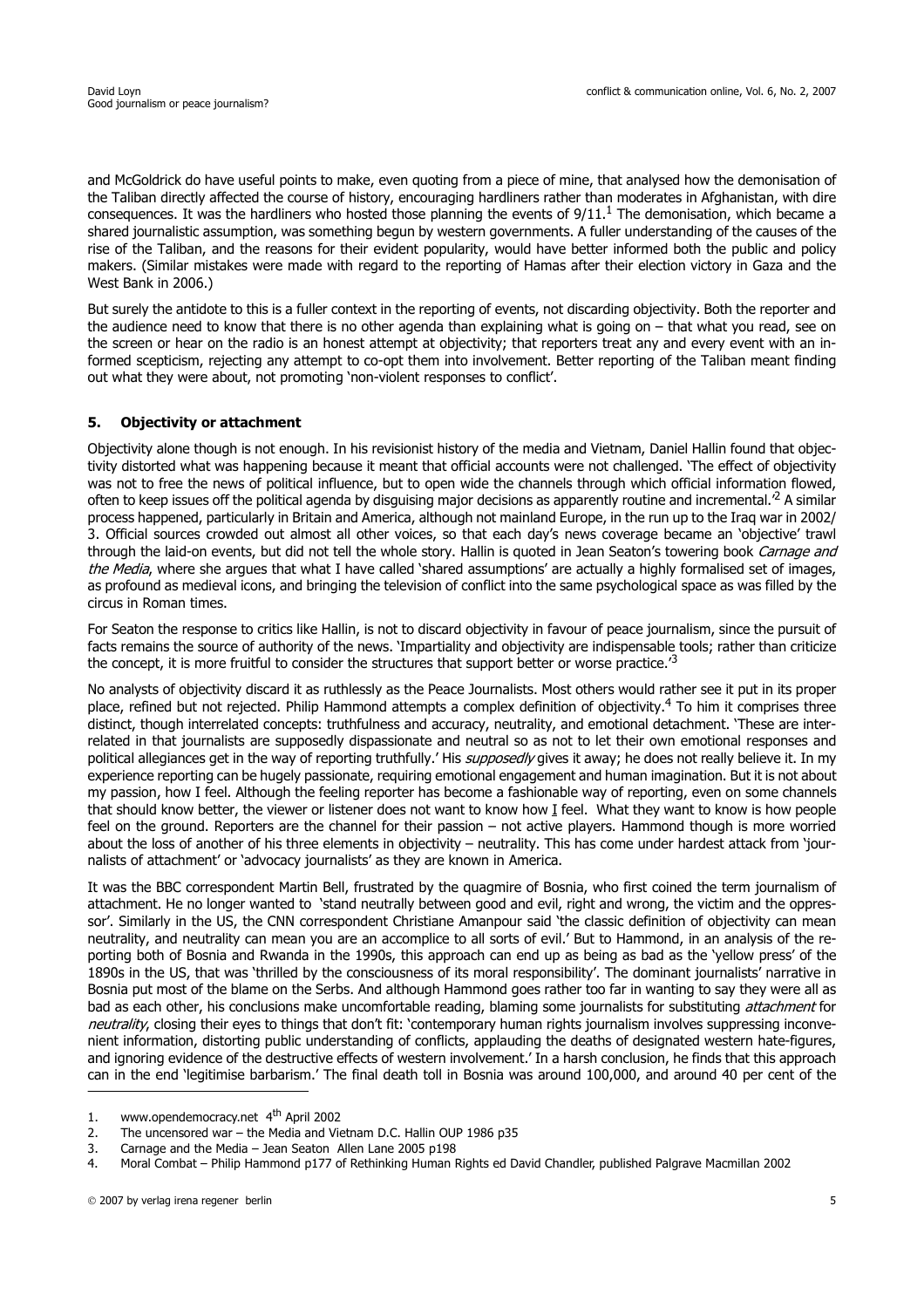civilian casualties were Serbs, which was not the dominant narrative of those who reported it.

'News' is what matters, what gets into the political bloodstream, what counts. It can be jagged and visceral and uncomfortable and sometimes it does not work. Every reporter has had the unnerving experience of the exclusive story which dies a death because it is not followed up; it does not have any meaning or 'traction'. That is why the 'journalism of attachment' emerged in the mid-90s in Bosnia. The political establishment in America and Europe did not want to get involved, so they wrote it off as a Balkan tragedy where ancient ethnic hatreds had been awakened. The spin from inside western governments blocking engagement ran counter to the stories of the deaths of tens of thousands and the unravelling of civil society. So the journalists became frustrated. Their reporting was not having any 'effect'. They wanted to be liberated from the yoke of objectivity – to be allowed to 'tell it as it is' – to take a position condemning the Serbs. It was always an elitist demand, giving a special licence to the few.

The 'journalism of attachment' feels like the same self-serving western luxury as peace journalism itself, although at the other end of the spectrum. How could it have been managed for example in a BBC language service newsroom, staffed during the Balkan conflict by Bosnians of all shades, Serbs, Croats, Macedonians, and Albanian speakers from both sides of the Kosovo border? If the Martin Bells and Christiane Amanpours of this world were licensed to report with 'attachment' then these journalists would legitimately ask why it was not all right for them. It is not all right for any reporter.

But the advocates of peace journalism are seeing the spectrum completely differently. They tend to lump everyone else together – those (like myself) who insist on objectivity, including a commitment to neutrality, along with the journalists of attachment who want to be able to name evildoers. For them we are all 'War Journalists'. This single-minded contempt is allied with name-calling: 'Otto the objective Ostrich', $1$  digging his head into the sand in the face of all the glittering evidence collected by the Peace Journalists to change his mind. In this caricature Otto is seen to be left only uncovering the 'facts', not the whole nuanced and complex business of impartial objective reporting. Advocates of peace journalism cannot see that holding onto objectivity could be a useful vaccine against the relativism of 'attached journalists', since they prefer their own relativism instead. That's the problem with throwing out methods that work, rather than seeing how they might be made to work better.

There is an arrogance in the analysis by some promoters of peace journalism that is unnerving, as if they are the only guardians of a redemptive flame of truth that will set us free. Lynch and McGoldrick bring together a list of approved nonviolent leaders,<sup>2</sup> included to promote the idea that somehow they are ignored. They are all pretty mainstream, but they are paraded to promote non-violence as an alternative to violence as a solution to the problems of the world. This is more idealistic than most of the rest of the wishful thinking in their book, but it also makes a mockery of the demand that journalists should seek out peacemakers. This list, including individuals as well as groups like the mothers of dead soldiers in Buenos Aires, and the rolling Leipzig demonstrations of 1989, is comprised of non-violent protestors who were reported. When activists like these make a difference, they are given proper prominence.

### **6. Some case studies**

The theoretical constructs of peace journalism bear very little relation to how actual conflicts can actually end, and the role of the press. There is actually some nobility in this – believing the best of people, building consensus around peace and not war, and so on – but the world is not a noble place.

In one stark example, the gruesome war between Iran and Iraq finally ground to a halt in 1989, not through any clever peace plan, or complex journalism that understood the whole cat's cradle, but because the US shot down an Iranian airliner by accident. To America's surprise, Iran did not respond militarily, and offered a ceasefire, because they 'could not fight the US as well.<sup>3</sup> Iraq was exhausted by the war and accepted quickly. In the messy, visceral, real world, this random and accidental act of extreme violence, by a potential new party to the conflict, had the unintended consequence of ending a long war.

In the twenty-first century the world has moved on from the classic Clausewitzian vision of war as a continuation of politics 'by other means', to a situation where threats of asymmetric conflicts will continually wrong-foot diplomatic solutions as they are normally constructed as well as conventional armies. The tools of the reporter need to be sharpened not altered.

<sup>1.</sup> Op cit p195

<sup>2.</sup> Op cit p78

<sup>3.</sup> Against all enemies – Richard Clarke The Free Press 2004 p 102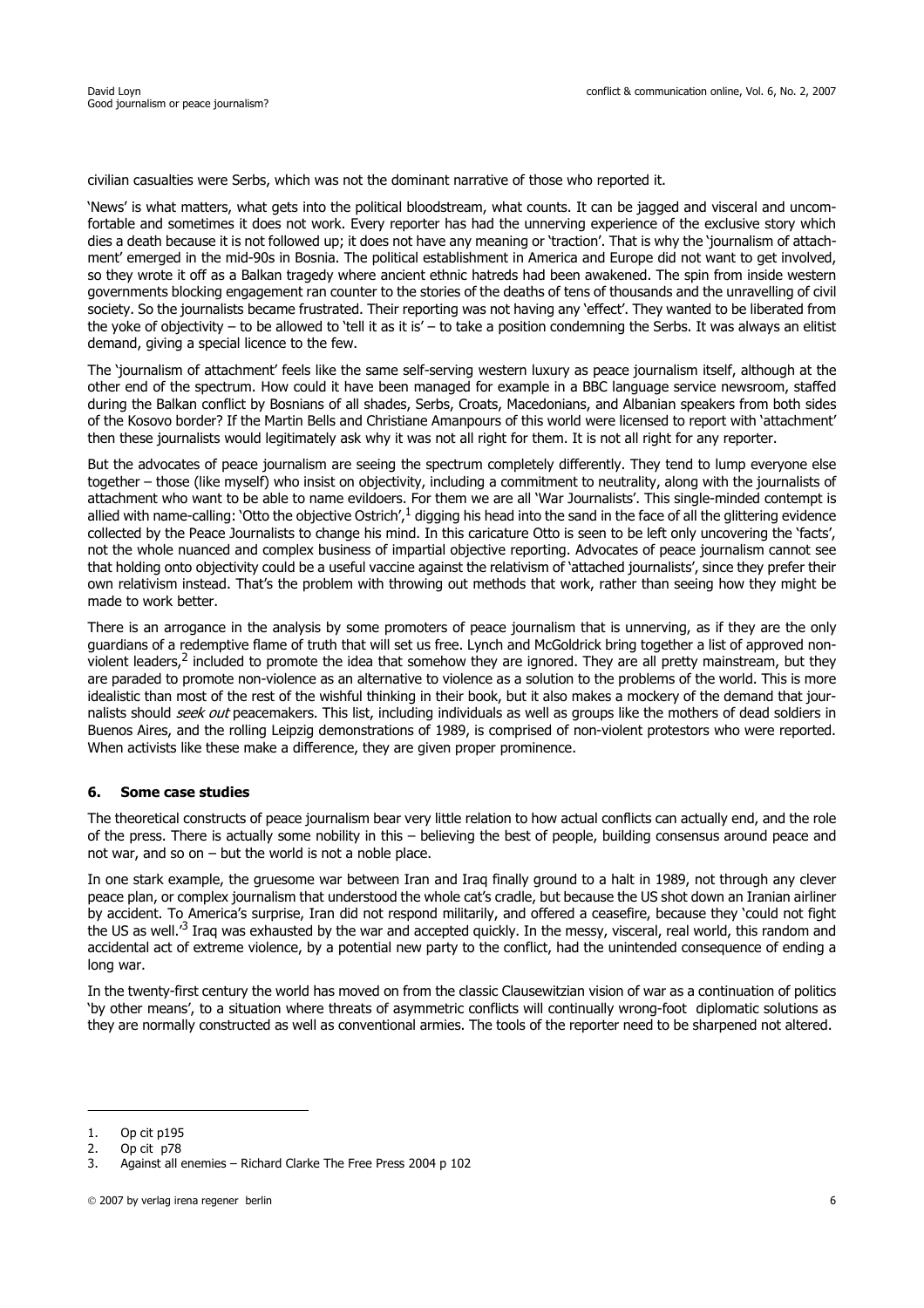#### **6.1 Kosovo**

When fighting broke out in Kosovo in 1998, only two years after the Dayton agreement had finally forced a close to the Bosnian conflict, NATO was much readier to get involved quickly than they had been in the early days in Bosnia. They were willing to bomb the Serbs after 'only' a few massacres. A highly effective guerrilla campaign by the Kosovars secured the end of Serb control because of the willingness of Europe to become engaged militarily. There were not any demands for 'journalism of attachment' from the reporters such as myself who covered Kosovo, as our account became the 'dominant narrative.' Evidence of Serbian atrocities on the ground fitted the willingness of Tony Blair, only one year in office, who saw this as a place where his then unsullied policy of 'moral warfare' could be tested.

The effect of this was that the coverage played into the hands of the Kosovo Liberation Army, whether they engineered the media aspect of their conflict or not. They were hard to work with for the media and hostile to most reporters. But their military campaign was mostly targeted at Serbian and Yugoslav security forces, although some Serb civilians and government employees died as well. The KLA's key assessment was that NATO would intervene if the Serbs retaliated against civilians, which they duly did.

Lynch and McGoldrick see this series of events as 'war propaganda' working because it fitted with 'the established conventions of war journalism', $1$  which in their view concealed the true nature of the conflict. Rather than the sequence of Serb atrocity and world reaction ratcheting up towards war in 1999, as the events uncovered by journalists working in Kosovo became the dominant narrative, they see another process altogether. Far from *revealing* things, it turns out with the 20/ 20vision of a peace journalism analysis in hindsight that reporters on the ground were concealing the real course of events. They quote a BBC Panorama programme as uncovering the real extent of Kosovar Albanian perfidy, $^2$  breaking ceasefires, and being re-armed by agents from Britain and America. 'This fact was uncovered long after the war by a major BBC investigation; at the time, it was kept deadly secret, since it risked contradicting the basic propaganda narrative of Serb 'repression' of a defenceless population.'

This is not what happened. The truth is that this Panorama was a rather curious essay trying to be clever after the fact, a throwback to the old Balkan analysis that 'they are all as bad as each other.' Its most bizarre rewriting of the facts was to recount *more* incidents of dead Serbs than dead Albanians in 1998, the year before the NATO bombing raids, focusing on the town of Pec in the west, close to some of the most important shrines in Serbian Christian history.

I had spent a fair amount of time in Pec, or Peja, as the Albanian-origin majority call it, during 1998. I had been to several funerals of Albanian Kosovar civilians, shot for nothing in broad daylight, (none of these was in the Panorama). And I been in the streets where surly gangs of Serbian youths, many of them refugees from other parts of Yugoslavia, swaggered and boasted, running an effective curfew that made it too dangerous for the Albanian Kosovar majority to go out after dark. In its clever counter-intuitive way the Panorama programme interviewed instead a Serbian priest, hardly an unbiased witness, who said that it was the other way round, that Albanians persecuted Serbs there.

I had seen as well the horror of crammed maternity clinics, in the back rooms of private houses, and the classrooms in farm buildings, because for more than a decade the Albanian majority had been excluded from access to any state facilities. I had watched Albanian families being burnt out of their homes in the countryside around Pec/Peja in the summer and autumn of 1998, sent into internal exile, camping and dying in the mud in the forests and mountains.

And I thought Lynch and McGoldrick wanted context and background. Very little of this history was in the Panorama account, so intent was it at redressing some kind of 'balance,' and uncovering the 'fact', at the time 'kept deadly secret' that the guerrilla force the KLA increased in confidence and broke ceasefires that winter. What a surprise. The Albanian dead were not in isolated attacks, like the dead Serbs 'uncovered' for the 'major BBC investigation,' so highly regarded by this postfacto revisionist account. They were piled up in dozens across Drenica, in Obrije and Racak, and all the other places that forced themselves into the world's consciousness in 1998/99. The Albanian majority had had enough of rule by Belgrade.

Another part of the alternative history of Kosovo in *peace journalism* puts the strength of the KLA down to the CIA, said to be 'training, equipping, and preparing the KLA for war.' The sole evidence for this is a Sunday Times account, but on it is built the theory that the war was thus engineered by western agents. It does not feel like the whole truth – the KLA had been preparing for several months already – but even if it were, again it can not have been a shock, certainly not worth the emphasis put on it by Lynch and McGoldrick. By this time, there were UN resolutions condemning the Serbs, and active war-planning going on in NATO forces. They would have been failing in their military task if they did not have some discreet forces on the ground already, making contact with the KLA, and yes, surprise, surprise, possibly giving them military assistance. And of course as the fighting intensified, the leaders of Kosovo's majority population, 'long-time advocates of nonviolence and a negotiated settlement' were displaced to the head-shaking despair of the advocates of peace journalism; as

<sup>1.</sup> op cit p 99

<sup>2.</sup> BBC Panorama 'Moral Combat' 21<sup>st</sup> March 2000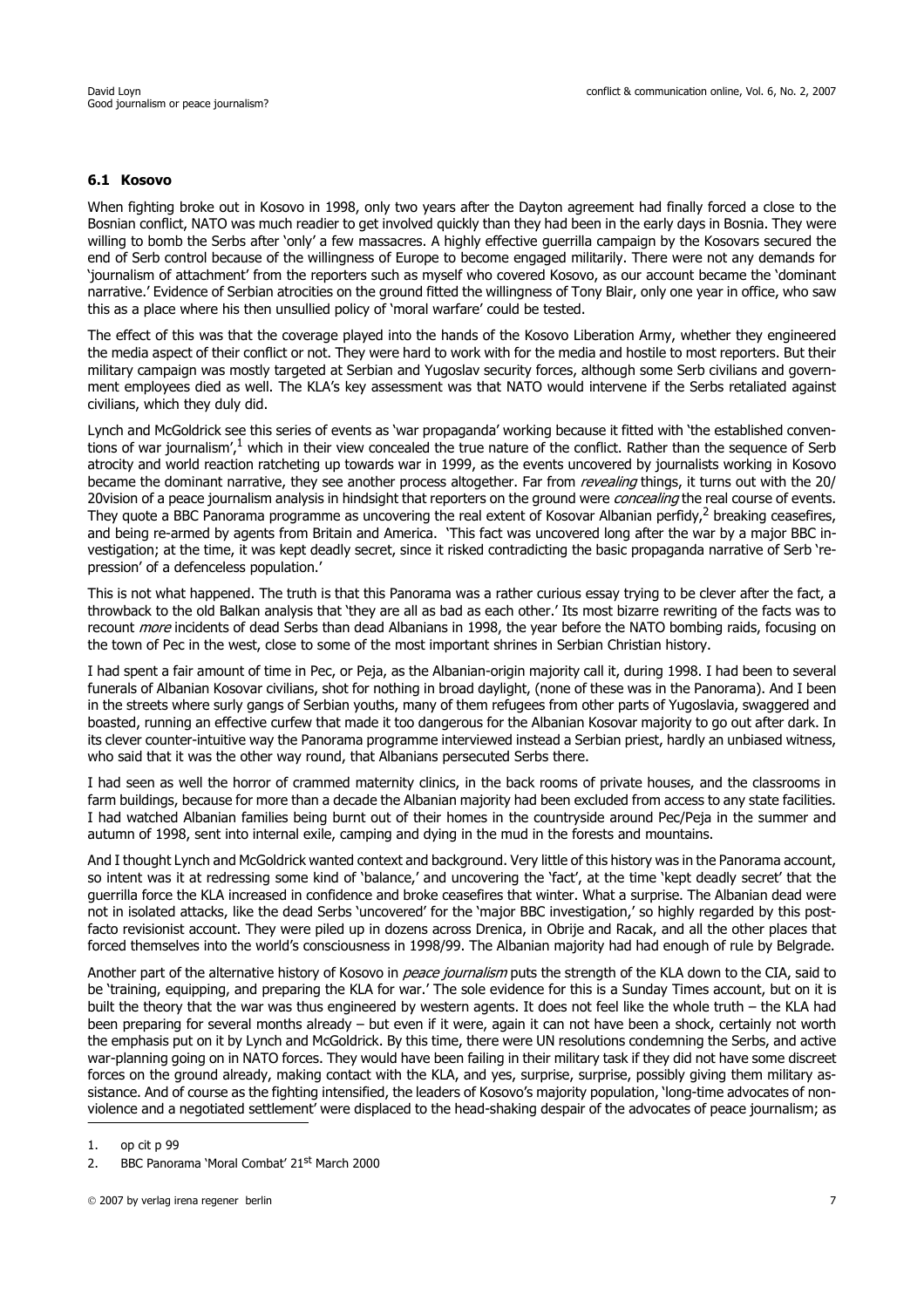if keeping Ibrahim Rugova in power was going to lead to eternal peace. Although loved as a symbol, he was a weak and ineffective leader who had failed to make any impact for a decade, and whose worst failure was not bringing Kosovo to the attention of the Dayton negotiators who had forced an end to the Bosnian war in 1995. That left a policy vacuum that was filled by the KLA. But the ludicrous partiality of the Peace Journalists for 'advocates of non-violence' blinds them to proper analysis of what is actually going on.

# **6.2 Northern Ireland.**

The Good Friday agreement to end the conflict in Northern Ireland was an example of a situation where peace could have been lost if the Peace Journalists had had their way. Their demand is for transparency, and yet the way peace was forged in Northern Ireland was in secret talks, leading to a minutely choreographed series of public confidence-building measures. Casting a light on those talks would have killed them. There were discreet contacts between leading figures in the IRA and the British government going back into the years of the Conservative government of John Major, although they were strongly denied at the time. During all of this period the violence continued, and the public stances of politicians remained hardline. Would peace have been better served if journalists had tried to get behind the meaning of the words to unveil what was really going on? Lynch and McGoldrick say that peace initiatives were suppressed by journalists – 'the diligent and broadly based work of peace activists over many years remained below the radar of most newsdesks and reporters.' Hardly. One Northern Ireland peace group won a Nobel Prize for peace in the early years, so high was their profile; they were widely reported since they seemed to be making a difference.

But later there was a different game going on. Ironically the role of reporters in the peacemaking process in the end was the opposite to that promoted by Peace Journalists. They needed to report the bombs and the killing and the public statements while the real peace work went on behind closed doors. Bringing 'transparency' to this process would have killed it dead. Unionist and Nationalist politicians could not be photographed shaking hands, although they may have had good working relations in private. And slow careful analysis of all this did emerge, although the key headlines speaking of hard positions ('No Surrender') to their own communities, remained essential. The 'long war' in Northern Ireland was a unique crucible to study conflict journalism in such an advanced society. The reporters lived in the community, and had an intimate stake in the consequences of their own reporting, rather than being able to fly home.

There is one other piece of the Northern Ireland analysis that deserves attention. Lynch and McGoldrick pay homage to the views of Noam Chomsky, to make the case that journalists engage in 'omission, marginalisation, and distortion' in favour of the class interests of their bosses: 'the elite media…are selling privileged audiences to other businesses. It would hardly come as a surprise if the picture of the world they present were to reflect the perspectives and interests of the sellers, the buyers, and the product. …those who occupy managerial positions in the media, or gain status within them as commentators, belong to the same privileged elites...and share perceptions reflecting their own class interests as well.

On the very next page, they say that 'Business' actually wanted peace in Northern Ireland, for tourism as well as other industries. But those damned inconvenient independent-minded journalists were still going out there and reporting on the killings and the robbery and the intimidation, the daily digest of the long war – 'still stuck in the groove of War Journalism', according to Lynch and McGoldrick. So Chomsky is wrong then? If he is right, if it is true that the media is in the corporate pockets of an 'elite' that determines everything, then the occasional knee-capping would surely have been ignored in favour of tourist features about the booming economy. The fact is that bad things were still going on, and good journalists were finding out about them and reporting on them.

# **7. Giving oxygen to warriors**

It used to be much easier than it was, when the nation was at least perceived by media owners to be supporting military action, and so there was a more cosy fit between media and military. That changed. The four biggest rows between the BBC and the government in the last quarter of a century have all been over reporting conflict. Apart from the most serious, the Kelly/Gilligan affair, there was the Falklands War, when the BBC was condemned for not saying 'we' referring to British troops, US attacks on Libya, when again the BBC was not 'patriotic' enough, and the interviewing of Republican sources in Northern Ireland. The then Prime Minister Margaret Thatcher said that this gave terrorists the 'oxygen of publicity.' Supporters of peace journalism would applaud her.

One of their constant complaints is that journalists do not take enough notice of the impact of their reporting, nor the reasons why events have been staged (by people seeking 'oxygen'). In Reporting the World they quote the former editor of the Guardian, Peter Preston, with approval. He was concerned that the fighting between anarchists and police at the Genoa G8 summit in 2001 had dominated coverage. He demanded that there should have been more media introspection, since

<sup>1.</sup> Necessary Illusions – Noam Chomsky 1989 Zmag Online version. Quoted in Peace Journalism p 197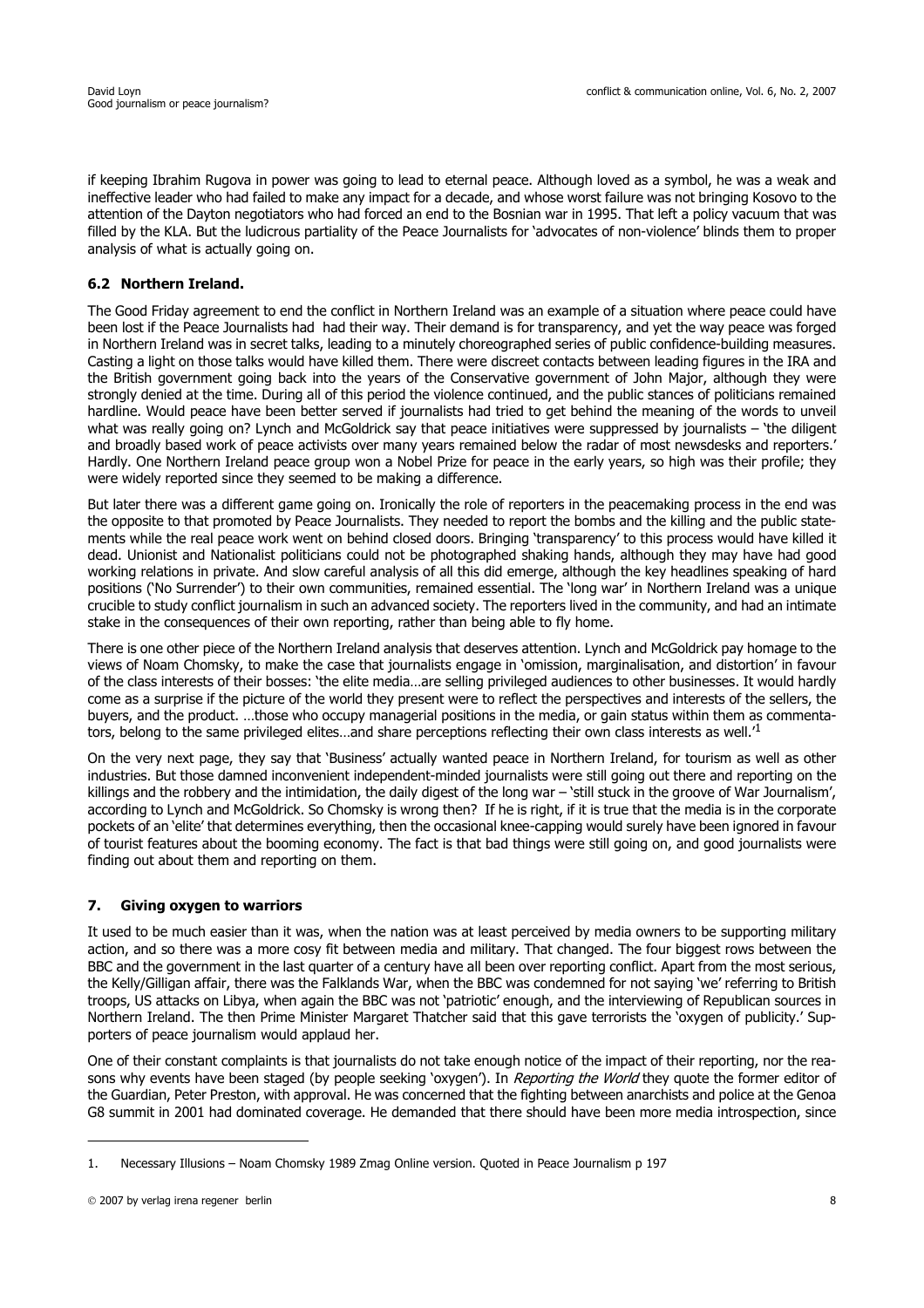this was 'street theatre for media consumption...we, in the reporting, are not innocent bystanders, but carriers of oxygen. We are, essentially, the story itself<sup>'.1</sup> It was pretty violent street theatre, rightly leading the coverage, and if it was staged for 'media consumption', no one told the anarchists at the heart of the action, who beat up several journalists and destroyed camera equipment. But Lynch and McGoldrick are even more concerned about the effect of media 'oxygen' on wars than in street demonstrations.

Apart from their long (and wrong) analysis of the media in Kosovo, they have also been critical of the media in reporting the much more complex fighting in Macedonia that immediately followed the Kosovo conflict, and flared up again two years later.

This was a very difficult story to tell. The repression of Albanians was less clear cut than in Kosovo, and so support for the guerrillas was much weaker. The politics of the country were more mature, with mainstream Albanian-origin parties operating publicly in the capital not underground, and there had been a significant foreign military force, mainly of US troops, stationed in Macedonia for several years. There was though one key similarity. Like the KLA in Kosovo, the Albanian-origin guerrilla army, the NLA, wanted to provoke government retaliation against their civilians. Lynch wrote 'If members of a group like the NLA have expectations about the likely response of journalists to their actions, they can only have arisen from the experience of news gone by. If those expectations form even a part of their calculations in planning and carrying out their actions, it means every journalist shares an unknowable proportion of the responsibility for what happens next.<sup>2</sup> If this were true, it would impose an impossible burden on reporters. Like adherents of some austere Indian cult, wary of walking in the dust lest they trod on an insect, it would be hard for reporters to do anything at all for sharing a proportion of the 'responsibility for what happens next.' As a former senior BBC news executive Bob Jobbins put it robustly during a peace journalism seminar, 'Conflict resolution is something on which I report, not something in which I engage. A sideeffect of my reporting may be that it makes conflict resolution harder or easier, but that's a judgement that is made after our reporting'. This rather sensible thought appeared, rather bafflingly, in Reporting the World in a section called 'Beyond cynicism.'3

Nik Gowing has persuasively argued that by 1994/5, guerrilla forces in the Great Lakes crisis that followed the Rwanda genocide, had learnt the media game, particularly the power of the 24 hour live news cycle.<sup>4</sup> He says that the press were ill-equipped to deal with this. But surely it is just another part of the media equation, like the spin of a government press conference. Foreign reporting, unlike the theoretical constructs of peace journalism is messy, arduous, hazardous, and expensive. And cause and effect is not simple. For example, whatever the NLA may have wanted, it did not 'work' in Macedonia, as it had in Kosovo. NATO did not bomb their perceived oppressors.

There is much concern in the analysis by these supporters of peace journalism about media-savvy guerrillas, but surely the savviest players are the big powers. The former US Secretary of State Colin Powell once enunciated a series of preconditions for America to be engaged in conflict, including that the war should be winnable, there should be no other option, and there should be an exit strategy. But the most important condition for the purposes of this discourse is that there should be 'strong support for the campaign by the general public.' Winning that support is now a major part of war planning among western powers, much more powerful than the new awareness of the media among guerrilla forces.

# **8. Conclusion**

This is not to say that everything in journalism is fine. In a world where Fox News, with its ridiculously partisan comic-book view of foreign news, can try to patent the notion of being 'Fair and Balanced', and where most British newspapers take a strong 'line' one way or another on conflicts, there are problems. Seeing the 'Sun' trying to find good news from Iraq has had a sort of black humour in recent months. The affair of Iraq's missing weapons of mass destruction raised searching questions in newsrooms on both sides of the Atlantic as it should have. Research findings showing that *most* of the British television audience believe it is the Palestinians who are 'occupying' territory, not Israelis, should set alarm bells ringing.<sup>5</sup>

But the solution surely is a better application of known methods, not an attempt to reinvent the wheel. The starting points of the intellectual under-pinning of peace journalism are statements of the obvious: eg the presence of journalists influences the events they cover; absolute objectivity is impossible; there may be more than two parties to a conflict. Most reporters are aware of this, and try not to influence events, take a subjective stance, or over-simplify conflicts. The key word is try, and as long as the reader/listener/viewer knows that they are trying, and not bringing another perspective,

4. www.usip.org/oc/vd/mic/micwebcast.html

<sup>1.</sup> Guardian – Peter Preston 23/07/01

<sup>2.</sup> Reporting the World – Jake Lynch 2002 p12

<sup>3.</sup> Ibid p24

<sup>5.</sup> Bad News from Israel – Greg Philo and Mike Berry Pluto Press 2004 and www.gla.ac.uk/departments/sociology/units/media/ israel.pdf